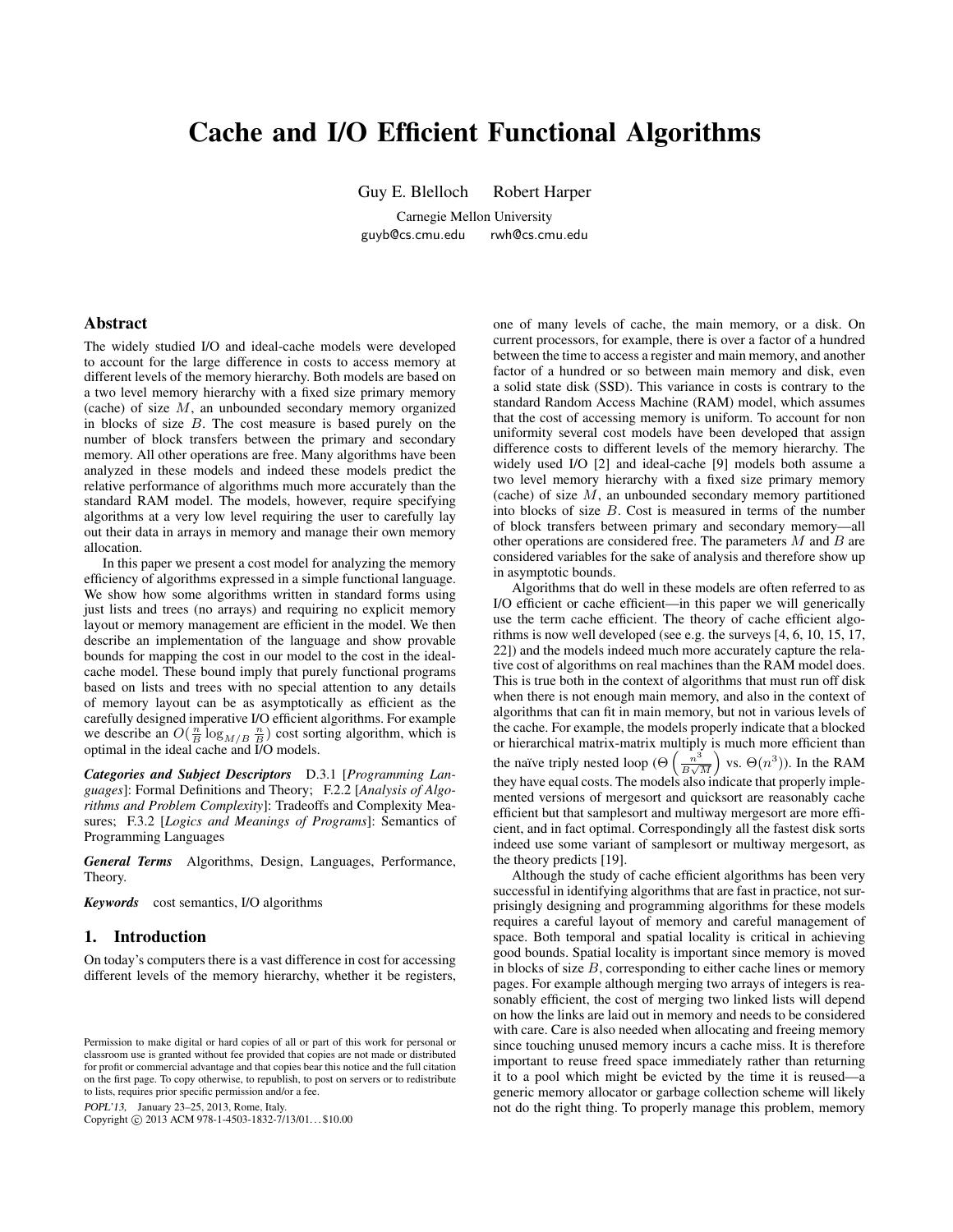is typically preallocated and fully managed by the user/algorithm designer.

Needless to say, this form of programming is inconsistent with functional programming, especially when using recursive data types such as lists or trees. However, it is known experimentally that by using certain standard memory allocation schemes purely functional programs (no side effects) can be reasonably cache efficient with regards to both spatial and temporal locality [7, 8, 12, 23]. We give two examples.

Firstly, consider applying map with some simple function (e.g. increment) over a list of integers, and then applying the same map to the output. If the allocator keeps a pointer that gets incremented on each allocation, then after the first map all the cells of the list will be allocated adjacently. On the second map since the allocations are adjacent, reading the whole list will only incur  $O(n/B)$  cache misses, where  $B$  is the block size, and evicting the newly generated blocks will also incur only  $O(n/B)$  misses. This gives  $O(n/B)$ cost, which asymptotically matches the cost of an optimal array version in an imperative setting. If the list were in an arbitrary order, the cost would be  $O(n)$ . All we have done is noted that the temporal locality of the allocations will lead to spatial locality of how they are laid out in memory.

Secondly, consider a block recursive matrix multiply on two  $n \times n$  matrices. Such an algorithm will never require more than  $O(n^2)$  live space but if recursion stops at problems of a constant size it will allocate a total of  $O(n^3)$  space. Assuming that the maximum live space fits within the cache we should be able to run our matrix multiply with only  $O(n^2/B)$  cache misses, needed for loading the two matrices and storing the result, but this would require being careful about reusing freed space that is already in cache. Fortunately generational garbage collectors have approximately this effect [8]. In particular if we make the first generation smaller than the size of the cache  $(M)$  then we will reclaim the memory whenever the allocation area fills, and reuse memory that is already in cache. This does not quite work in general since what is live at the time of the minor collection might get bumped from cache, but it gives some indication that it is not hopeless to make the natural recursive matrix multiply algorithm, as well as similar recursive algorithms, cache efficient.

We show that one can indeed implement cache-efficient algorithms in a call-by-value functional setting using recursive data types, and get provably efficient bounds on cache complexity. In particular we show that one can express algorithms at a high level using standard techniques and achieve optimal asymptotic performance when implemented on the ideal cache. Of course we do not expect the algorithm designer to understand the intricacies the garbage collector works in order to analyze their algorithm. Instead our approach consist of providing a reasonably high-level cost semantics that abstracts away from implementation details such as the garbage collection method, but still admits precise analysis of the cost of an algorithm on a two-level memory architecture. We then describe a provably-efficient implementation of the language on the ideal-cache model. We show that by using this implementation the costs analyzed in the high-level cost model asymptotically match the number of cache misses in the underlying ideal-cache model. The general idea of using high-level cost models based on a cost semantics along with a provable efficient implementation that maps the cost onto a lower level machine model has previously been used in the context of parallel cost models [5, 11, 13, 21].

Our high-level cost model consists of an operational semantics for a call-by-value variant of PCF in which we make explicit the allocation of and access to data objects. The store consists of three parts: a main memory, an allocation cache and a read cache. Both caches have size  $M$  and the memory is organized in blocks of size  $B$  (both measured in terms of abstract data objects). Data can

migrate from the allocation cache to memory and from memory to the read cache, always in blocks of size  $B$ . Allocations are made in the allocation cache, and if the number of live objects in the cache exceeds  $M$ , then the  $B$  oldest locations are evicted to memory as a block, having unit cost. The read cache contains a subset of the memory blocks. A read has no cost if its location is in the read or allocation cache, otherwise it requires loading a block from memory into the read cache, having unit cost, and possibly ejecting an existing block. Hence the only costs are for evicting a block from the allocation cache or loading a block into the read cache. Since we are only concerned with measuring the traffic between main memory and cache memory, garbage collection for main memory is not modeled, but we do account for the detection of live objects, and their migration to main memory, when the cache limit is exceeded.

The provable implementation uses a generational collector to maintain the allocation cache. It uses a nursery of size  $2M$  and allocates until the space runs out. It then traces the nursery for the live data. If there is  $L > M$  live data, then  $L - M$  locations are written to memory in blocks of  $B$ , leaving the nursery with at most  $M$  locations. The implementation allocates the stack in the heap and must amortize the cost of loading old stack frames against other operations since they are not modeled in the high-level cost semantics. We emphasize that the algorithm designer need not know anything about the garbage collector or how the stack is managed to analyze their algorithm; these concepts are only part of the provable implementation. The cost model is described in Section 3 and the provable implementation is described in Sections 4 and 5.

To demonstrate the utility of our approach, in Section 6 we describe some general techniques for analyzing the cost of algorithms in our model and show three examples of how to analyze the cost of algorithms in the model: mergeSort, k-way mergeSort and matrix multiply. Importantly our results on sorting and matrix multiply match the bounds for algorithms implemented directly in the ideal-cache model (O  $\left(\frac{n}{B}\log_{M/B}\frac{n}{B}\right)$  and  $O\left(\frac{n^3}{B\sqrt{2}}\right)$  $\frac{n^3}{B\sqrt{N}}$  respectively). The bounds for sorting are optimal. Because of our provable implementation bounds these results imply that on the ideal-cache model our algorithms written in a functional style using lists and trees are asymptotically as efficient as the low-level imperative programs. To analyze the algorithms we introduce the notion of a data structure being compact with respect to a traversal order. This is the way we capture the spatial locality of data structures in a language that has no explicit way to express memory layout.

#### Related Work

Although there has been a large amount of experimental work on showing how good garbage collection can lead to efficient use of caches and disks ([7, 8, 12, 23] and many references in [14]), we know of none that try to prove bounds for algorithms for functional programs when manipulating recursive data types such as lists or trees. Abello et. al. [1] show how a functional style can be used to design cache efficient graph algorithms. They however assume that data structures are in arrays (called lists), and that primitives for operations such as sorting, map, filter and reductions are supplied and implemented with optimal asymptotic cost (presumably at a lower level using imperative code). Their goal is therefore to design graph algorithms by composing these high-level operations on collections. They do not explain how to deal with garbage collection or memory management.

# 2. Background

## I/O and Caching Models

The two-level I/O model of Aggarwal and Vitter [2] assumes a memory hierarchy consisting of main memory of size  $M$  and an un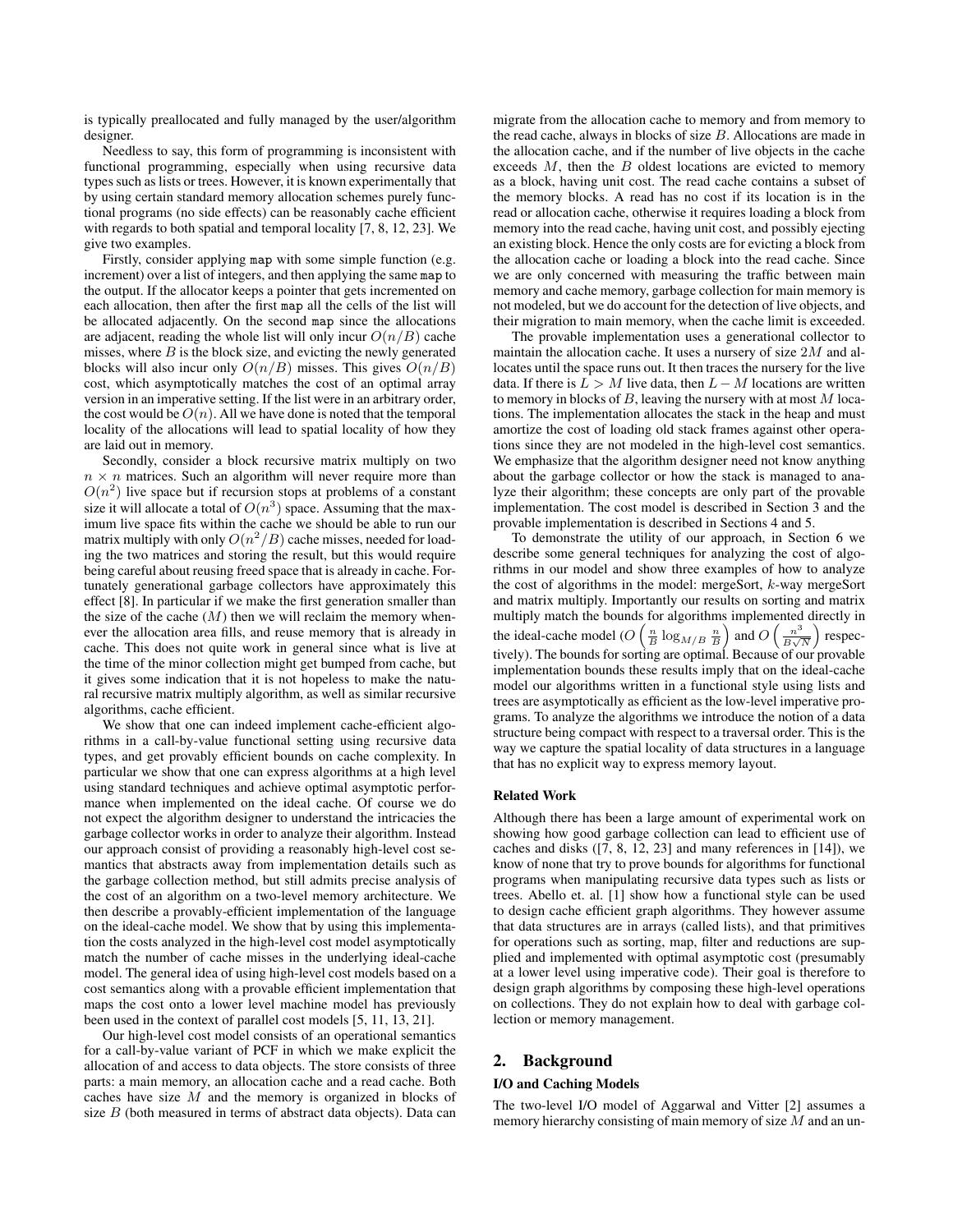bounded secondary memory.<sup>1</sup> Both memories are partitioned into blocks of size B of consecutive memory locations. All computation must be performed from main memory, which is treated like a standard RAM, but there is an additional instruction for moving a block of memory from secondary memory to main memory and one for moving the other way. The cost of an algorithm is analyzed in terms of the number of block transfers—the cost of operations within the main memory is ignored. Many algorithms can be analyzed in this model and it is perhaps surprising how accurately it is able to capture the relative performance of algorithms. In their original work, for example, Aggarwal and Vitter showed tight upper and lower bounds for sorting *n* keys, with I/O cost  $\Theta\left(\frac{n}{B}\log_{M/B}\frac{n}{B}\right)$ . The two algorithm that match this bound are a multiway mergesort and a distribution sort, which are the standard algorithms used

for disk based sorting, and they both perform significantly better than quicksort or standard mergesort. These algorithms are more efficient since they do not need to pass over the data as many times.

The I/O model can capture either the distinction between cache and main memory or between main memory and disk. In the first case the memory size corresponds to the cache size and the block size to the cache-line size, and in the second case the memory size corresponds to the main memory size and the block size to the page size (or whatever the transfer size between the disk and main memory is). One might note, however, that while the I/O model assumes two address spaces and the user explicitly moves data between them, a machine with caches assumes a single address space and makes its own decisions about what gets evicted from cache, e.g., using a least recently used (LRU) policy.

The ideal-cache model [9] can be used to better model a cache. It is similar to the I/O model but assumes the primary memory is treated as a cache with an ideal eviction policy. In particular the programmer only accesses one address space and a block is brought into the cache when a memory location is accessed whose block is not already in cache. Bringing in a block might require evicting another block from the cache. The model assumes that the best decision is always made, which is to evict the line used furthest in the future (the optimal off-line replacement policy). Since in practice we don't know the future, this is not possible on-line, but it is proved by Sleator and Tarjan's seminal work on competitive paging [20] that an LRU policy is always competitive with the optimal strategy (within constant factors in time and cache size). Therefore from a theoretical point of view the models are asymptotically the same. In this paper we will be using the idealcache model for simplicity although the results are also apply to the I/O model.

The ideal-cache model is often used in the context of cacheoblivious algorithms. These are simply algorithms for which the algorithm does not make any decisions based on the cache parameters  $M$  and  $B$ , although of course the analysis of cache complexity will depend on  $M$  and  $B$ . The advantage of cache-oblivious algorithms is that since they are oblivious to the cache parameters they work across multiple levels of a cache hierarchy simultaneously. Most of the algorithms in this paper are cache oblivious, but our k-way mergesort is not. We leave it as an open question whether it is possible to develop an I/O-efficient cache-oblivious sorting algorithm in our model.

#### Cache Efficient Algorithms

We now review some basic well known results on cache efficient algorithms in the imperative setting. The functional algorithms we present in Section 6 are based on the algorithms described here, but do not require arrays or explicitly memory management. We first consider mergesort. Throughout our discussion we assume that the elements being sorted each fit in a single machine word. All cache efficient algorithms we know of for sorting store the input and output elements directly in arrays.

First consider merging two arrays of keys A and B into an output array  $C$  of length  $n$  (as usual we assume the inputs are sorted in A and B in increasing order). The standard sequential algorithm for merging starts at the beginning of each array keeping a finger on each, finding the the lesser of the two keys at the fingers, copying this key to C, and incrementing the appropriate finger. This algorithm has a cache complexity  $O(n/B)$  as long as  $M \geq 3B$ . This can be seen by noting that at any given time we only need one block from each of A, B and C resident in cache, and that we fully process the block before needing the next block. Therefore every block is only needed once.

For mergesort we assume the standard divide-and-conquer version, which recursively sorts each half of the array and then merges the result. Since merging as described cannot be done in place we have to be specific on how to manage memory. In particular allocating a new array for the result and then freeing the two old arrays using a general purpose memory allocator will likely not lead to the desired bounds (unless one can ensure special properties of the memory allocator). Instead the algorithm needs to pre-allocate a temporary array of length  $n$  and pass parts of this array to all subcalls. In particular mergesort could take as arguments both the input array and an equal length temporary array. The result is returned in the input array and the temporary array is used to merge into. Although these optimizations are relatively obvious and standard to programmers of imperative code, we bring them up to emphasize the care that needs to be taken to ensure the cache bounds—it is not simply an issue of reducing the number of calls to the memory allocator, it can actually asymptotically affect the cache bounds.

The cache complexity of this mergesort can be analyzed by considering two cases. The first is when the full computation fits in cache. In this case the two arrays need only be loaded into cache once and all the work can be done in cache. The problem fits in cache as long as  $2n + \log n \leq M$ , where the  $\log n$  accounts for the stack size. The second case is when the problem does not fit in cache. In this case we have to pay for the cache misses on the two recursive calls plus the cache misses of the merge. This gives the following recurrence for the cache complexity  $Q(n)$ :

$$
Q(n) = \begin{cases} 2Q(\frac{n}{2}) + O(\frac{n}{B}) & 2n + \log n > M \\ O(\frac{n}{B}) & \text{otherwise} \end{cases}
$$
 (1)

The solution to this recurrence can be derived by noting that the top  $\log_2(2n/M)$  levels of the recursion do not fit in memory while the lower levels do. The total cache complexity across each of the upper levels is  $O(n/B)$  so the total overall cache complexity is  $O(n/B \log_2(n/M))$ . We note that this does not match the optimal cache complexity for sorting but is significantly better than simply assuming every access is a cache miss—specifically, a factor of B log  $n/(\log n - \log M)$  better. For sorting  $10^{12}$  words in a memory with  $10^9$  words and a block size of  $10^3$  words, it is about a factor of about 4000 better. Quicksort has basically the same complexity as mergesort, although in the expected case. This is because scanning the input array to split it into the lesser and larger elements can be done using two fingers like in merging so again each block only needs to be loaded once.

We now describe a sort that is optimal for the I/O model. The idea is instead of partitioning the input array into two and recursively calling sort on each, to partition the input array into k parts, sort each part, and then merge all the parts. Since instead of having just two arrays to merge we have  $k$  arrays, we require a k-way merge. Without going into too much detail, such a merge

<sup>&</sup>lt;sup>1</sup> Aggarwal and Vitter also considered a version of the model with "parallel" disk access, but most interesting results are explained with the single disk version.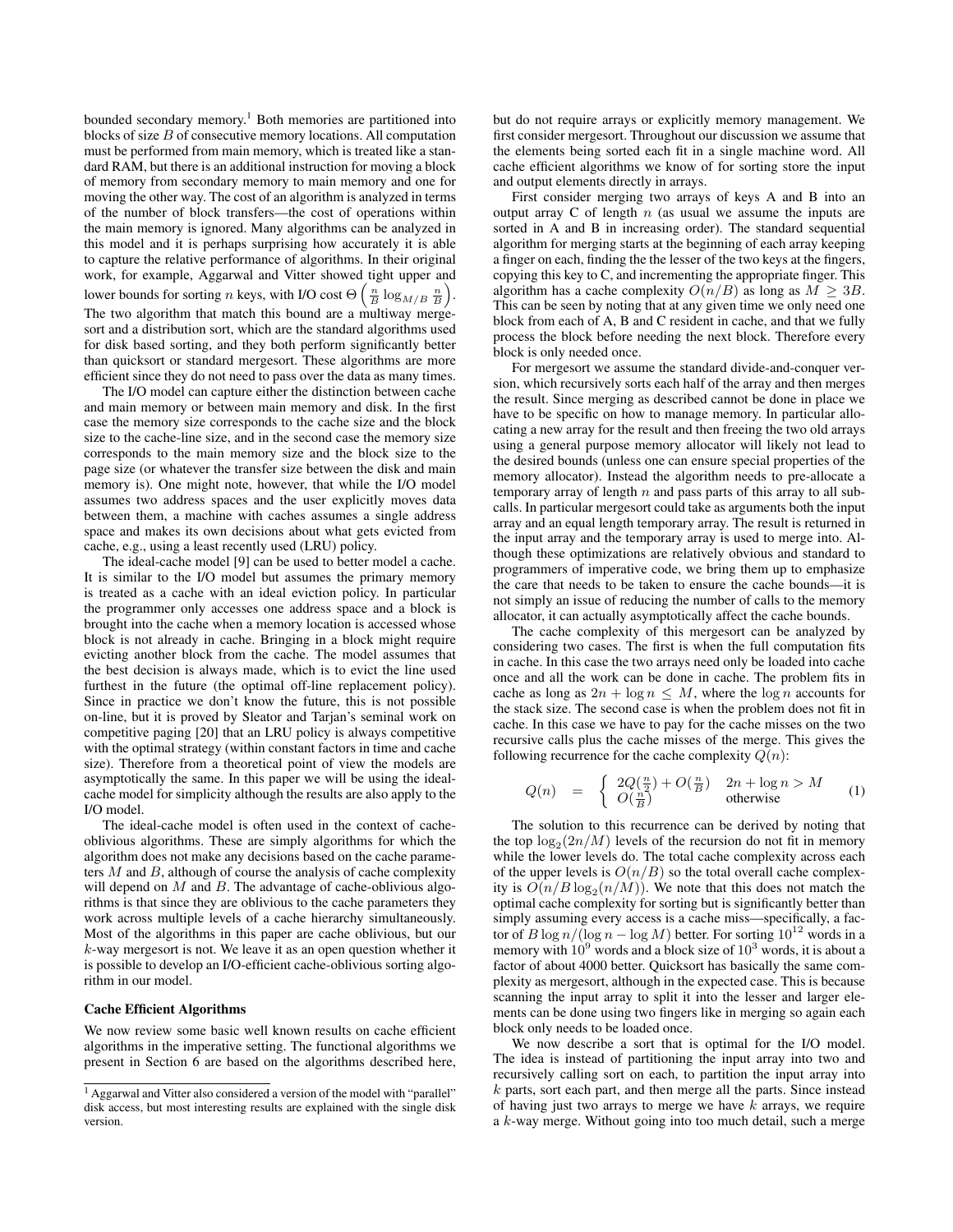can be implemented using one block of memory for each of the inputs needing to be merged as well as one block for the output. We keep a finger on each input and on each step select the minimum key at the fingers, move it to the output buffer and increment that finger. As long as all input blocks, the output block and any data for maintaining the fingers fit in cache, then the  $k$ -way merge will run with cache complexity  $O(n/B)$ , which is the same as the binary merge. Since there will be  $k$  input blocks and 1 output blocks, the space needed for the blocks is  $(k + 1)B$ . Therefore accounting for overheads everything will fit in cache as long as  $ckB \leq M$ , or equivalently  $k \leq M/(cB)$  for some constant c. We therefore pick k to be as large as possible, giving  $k = M/(cB)$  As in the two way merge we need to be careful about allocation and preallocate temporary arrays to copy the output. We again can analyze the algorithm by considering the case when the problem fits in memory and when it does not. This gives the recurrence:

$$
Q(n) = \begin{cases} \frac{M}{B}Q(\frac{n}{M/cB}) + O(\frac{n}{B}) & nc' > M \\ O(\frac{n}{B}) & \text{otherwise} \end{cases}
$$
 (2)

where c and  $c'$  are constants, but n, B and M are variables. This solves to  $O(n/B \log_{M/B}(n/B))$ . This bound matches the lower bound for sorting in the I/O model [2] and hence also the idealcache model. The k-way mergesort is therefore asymptotically optimal.

# 3. Cost Semantics

In this section we define an *evaluation dynamics* that assigns a cost to a complete execution of a program. Following the I/O model, the cost measures the *cache complexity*, which is defined to be the traffic caused by the transfer of objects between the main memory and the memory cache. Accesses to objects in cache are considered to be cost-free, whereas migration of objects from cache into memory and from memory into the cache are charged unit cost. The dynamics is based on a two-level model of storage that includes a fixed-size allocation cache and a fixed-size read cache together with a main memory of unbounded size.

The evaluation dynamics provides the basis for assessing both the correctness and the cache complexity of programs. It is formulated at a sufficiently abstract level to free the programmer from having to reason directly about the compiler and run-time system, but is sufficiently concrete as to admit an implementation with a provable bound on its cache complexity. Thus, we may achieve the same overall results as are obtained using only low-level machine models in previous work on I/O algorithms, while working at the much more practical level of abstraction offered by functional programming languages.

We give the dynamics of a call-by-value variant of Plotkin's PCF language [18]. The syntax of expressions is summarized by the following grammar:

$$
e \ ::= \ x \mid \mathbf{z} \mid \mathbf{s}(e) \mid \mathbf{ifz}(e; e_0; x.e_1) \mid \mathbf{fun}(x, y.e) \mid \mathbf{app}(e_1; e_2)
$$

The conditional tests whether a number is zero or not, and passes the predecessor to the non-zero case. Functions are equipped with a name for themselves to allow for recursion. The typing rules are standard, and are omitted here for the sake of concision. (See, for example, Chapter 10 of [13].)

For illustrative purposes natural numbers are treated as heapallocated data structures of unbounded size (as will become evident shortly). It is straightforward to extend the language to account for a richer variety of data structures, including sum, product, finite sequence, and recursive types, and to account for typical hardware-oriented concepts such as machine words and floating point numbers.

## Storage Model

Following Morrisett, *et al.* [16], the dynamics distinguishes *large* from *small* values, with large values being allocated in memory and represented by a location, and small values being those that are manipulated directly. In the present case the only small values are locations, but it is also possible to consider, for example, fixedsized numbers as forms of small value. Correspondingly, all other forms of value (numbers and functions) are large. We also allocate *stack frames*, which reify the control state of evaluation, in memory. A *memory object* is either a large value of a stack frame.

The two-level memory model is parameterized by two constants, the *block size* B, and the *cache size*  $M = c \times B$  determined by some constant c representing the number of blocks in the cache.

A *memory*  $\mu$  is a finite mapping assigning a memory object to each of a finite set dom( $\mu$ ) of abstract locations. The memory may grow without bound. (We do not consider here the separate problem of garbage collection for main memory, for which see Morrisett, *et al.* [16].) As a technical convenience, we assume that locations are divided into two classes, *value locations*, l, and *stack locations*, s, and require that a memory map value locations to large values and stack locations to stack frames. When the distinction is immaterial, we speak simply of locations and objects in memory.

A memory  $\mu$  comes equipped with an equivalence relation  $l \equiv_{\mu}$ l' over dom $(\mu)$  specifying that l and l' are *neighbors* in  $\mu$ . Additionally, we require that each equivalence class in the domain of a memory is of size  $B$ . A memory whose domain consists of a single equivalence class of size B is called a *block*. The *neighborhood* nbhd $(\mu, l)$  of a location  $l \in \text{dom}(\mu)$  is the restriction of  $\mu$  to the neighbors of l in  $\mu$ , a single block. The *expansion*  $\mu \oplus \beta$  of a memory  $\mu$  by a block  $\beta$  such that dom( $\beta$ )  $\cap$  dom( $\mu$ ) =  $\emptyset$  is the memory  $\mu'$  that agrees with  $\mu$  and  $\beta$  on their respective domains and for which  $l \equiv_{\mu'} l'$  iff  $l \equiv_{\mu} l'$  or  $l \equiv_{\beta} l'$ .

There are two forms of cache mediating access to memory. A *read cache*  $\rho$  for a memory  $\mu$  is the restriction of  $\mu$  to a finite set of locations of size at most M. The *contraction*  $\rho \ominus \beta$  of a read cache  $\rho$  by a block  $\beta \subseteq \rho$  is the read cache  $\rho'$  such that  $\rho = \rho' \oplus \beta$ . A *nursery*  $\nu$  is a finite mapping that associates an object to each a finite set dom $(\nu)$  of locations. A nursery comes equipped with a linear ordering  $l \prec_{\nu} l'$  of dom $(\nu)$ , called the *allocation ordering*. If  $l \prec_{\nu} l'$  we say that l is older than l' and that l' is newer than l in  $\nu$ . The *extension*  $\nu[l \mapsto o]$  of a nursery  $\nu$  binding a location  $l \notin \text{dom}(\mu)$  to an object *o* is the nursery  $\nu'$  such that  $\overline{(1)} \nu'(l) = o$ and  $\nu'(l') = \nu(l')$  for each  $l' \in \text{dom}(\nu)$ , and (2)  $l' \prec_{\nu'} l$  for every  $l' \in \text{dom}(\nu)$ . The *contraction*  $\nu \ominus \beta$  of a nursery  $\nu$  by a block  $\beta \subseteq \nu$  is the restriction of  $\nu$  to dom $(\nu) \setminus$  dom $(\beta)$ .

The *live* locations live( $R, \nu$ ) in a nursery  $\nu$  relative to a subset  $R \subseteq \text{dom}(\nu)$  consists of those locations in dom $(\nu)$  that are (transitively) reachable from locations in R. The  $scan$  scan $(R, \nu)$  of a nursery  $\nu$  with respect to a subset  $R \subseteq \text{dom}(\nu)$  is the block  $\beta$  of consisting of the oldest B live locations in live $(R, \nu)$ . (See Morrisett, *et al.* [16] for formal definitions of these standard concepts.) It will be an invariant of the dynamics that the nursery contains at most M live objects relative to the roots of the computation.

A *store*  $\sigma$  is a triple  $(\mu, \rho, \nu)$  consisting of a memory  $\mu$ , a read cache  $\rho$  for  $\mu$ , and a nursery  $\nu$  such that  $dom(\nu) \cap dom(\mu) = \emptyset$ . The *domain* of a store  $\sigma$  is defined by dom $(\sigma) = \text{dom}(\mu) \cup \text{dom}(\nu)$ . An *initial store* is a store in which the main memory contains only large values and in which the read cache and allocation area are empty.

#### Evaluation Dynamics

The overall goal of the evaluation dynamics is to define the evaluation of a closed expression by an inductive definition of a relation between an expression and its value, which is always small, and its cost, a non-negative integer. The cost is computed by tracking the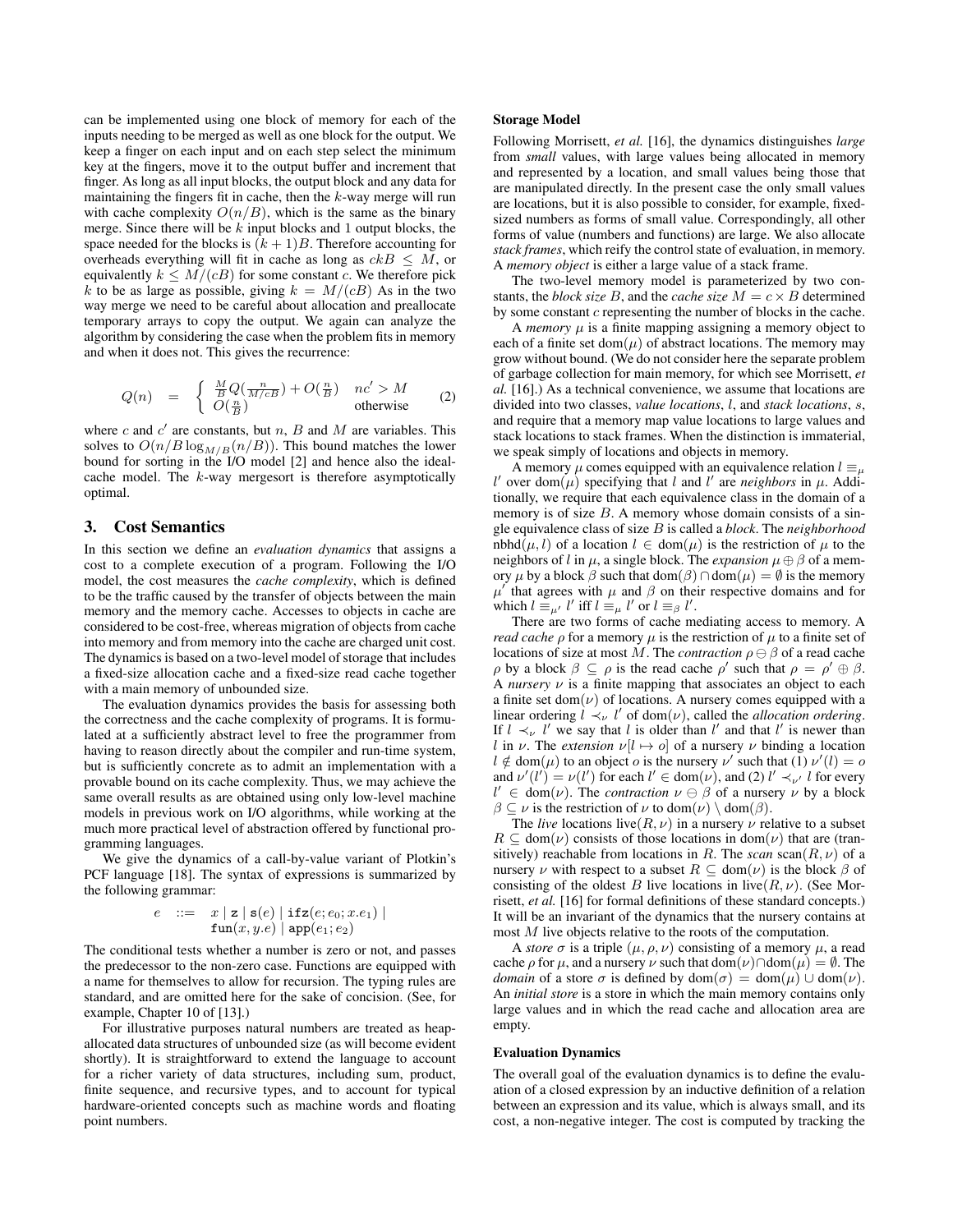σ @ z ↑ n <sup>R</sup> σ <sup>0</sup> @ l 0 σ @ z ⇓ n <sup>R</sup> σ <sup>0</sup> @ l 0 (3a) ( σ @ s(−) ↑ n <sup>R</sup>∪locs(e0) σ <sup>0</sup> @ s 0 σ <sup>0</sup> @ e 0 ⇓ n 0 <sup>R</sup>∪{s0} σ <sup>00</sup> @ l 00 σ <sup>00</sup> @ s(l <sup>00</sup>) ↑ n 00 <sup>R</sup> σ <sup>000</sup> @ l <sup>000</sup> ) σ @ s(e 0 ) ⇓ n+n <sup>0</sup>+n 00 <sup>R</sup> σ <sup>000</sup> @ l 000 (3b) σ @ ifz(−; e2; x.e3) ↑ n1 R∪locs(e1) σ<sup>1</sup> @ s<sup>1</sup> σ<sup>1</sup> @ e<sup>1</sup> ⇓ n 0 1 R∪{s1} σ 0 <sup>1</sup> @ l 0 1 σ 0 <sup>1</sup> @ l 0 <sup>1</sup> ↓ n 00 <sup>1</sup> σ<sup>2</sup> @ z σ<sup>2</sup> @ e<sup>2</sup> ⇓ n2 <sup>R</sup> σ <sup>0</sup> @ l 0 σ @ ifz(e1; e2; x.e3) ⇓ n1+n 0 <sup>1</sup>+n 00 <sup>1</sup> +n<sup>2</sup> <sup>R</sup> σ <sup>0</sup> @ l 0 (3c) σ @ ifz(−; e2; x.e3) ↑ n1 R∪locs(e1) σ<sup>1</sup> @ s<sup>1</sup> 

$$
\left\{\n\begin{array}{c}\n\sigma_1 \otimes e_1 \Downarrow_{R \cup \{s_1\}}^{n'_1} \sigma'_1 \otimes l'_1 \\
\sigma'_1 \otimes l'_1 \downarrow^{n''_1} \sigma_3 \otimes s(l''_1) \sigma_3 \otimes [l''_1/x]e_3 \Downarrow_{R}^{n_3} \sigma' \otimes l'\n\end{array}\n\right\}
$$
\n
$$
\sigma \otimes \textbf{ifz}(e_1; e_2; x.e_3) \Downarrow_{R}^{n_1+n'_1+n''_1+n_3} \sigma' \otimes l'\n\end{array}\n\right\}
$$
\n(3d)

σ @ fun(x, y.e) ↑ n <sup>R</sup> σ <sup>0</sup> @ l

$$
\overline{\sigma \text{ @ fun}(x, y. e) \Downarrow_R^n \sigma' \text{ @ } l}
$$
 (3e)

$$
\left\{\n\begin{array}{l}\n\sigma \t\t\t\t\t@app(-; e_2) \uparrow^{n_1}_{R \cup \text{loc}(e_1)} \sigma_1 \t\t\t\t@s_1 \sigma_1 \t\t\t\t\t@e_1 \Downarrow^{n'_1}_{R \cup \{s_1\}} \sigma'_1 \t\t\t\t\t\t@l'_1 \\
\sigma'_1 \t\t\t\t@l'_1 \downarrow^{n''_1} \sigma''_1 \t\t\t\t\t@fun(x, y.e) \sigma''_1 \t\t\t\t\t@app(l'_1; -) \uparrow^{n''_1}_{R} \sigma_2 \t\t\t\t\t\t\t@s_2 \\
\sigma_2 \t\t\t\t\t@e_2 \Downarrow^{n_2}_{R \cup \{s_2\}} \sigma'_2 \t\t\t\t\t\t\t\t\t\t\t\t\t\t\t\t@l'_1 \end{array}\n\right\} \right\}
$$
\n
$$
\sigma \t\t\t\t@app(e_1; e_2) \Downarrow^{n_1 + n'_1 + n''_1 + n''_1 + n''_2 + n'_2} \sigma' \t\t\t\t\t\t\t\t\t\t\t\t\t\t\t\t\t\t@l'_1
$$
\n
$$
\sigma \t\t\t@app(e_1; e_2) \Downarrow^{n_1 + n'_1 + n''_1 + n''_1 + n''_2 + n'_2} \sigma' \t\t\t\t\t\t\t\t\t\t\t\t\t\t\t\t\t\t\t\t\t\t\t\t\end{array}
$$
\n
$$
(3f)
$$

Figure 1. Cost Dynamics

 $l \subset \text{dom}(u)$ 

$$
\frac{l \in \text{dom}(\rho)}{(\mu, \rho, \nu) \otimes l \downarrow^0 (\mu, \rho, \nu) \otimes \rho(l)}
$$
(4a)

$$
\frac{\partial^2 u}{(\mu, \rho, \nu) \text{ or } l \downarrow^0 (\mu, \rho, \nu) \text{ or } l}
$$
(4b)

$$
\frac{l \notin \text{dom}(\rho) \cup \text{dom}(\nu) \quad |\text{dom}(\rho)| \le M - B}{(\mu, \rho, \nu) \otimes l \downarrow^1 (\mu, \rho \oplus \text{nbhd}(\mu, l), \nu) \otimes \mu(l)} \tag{4c}
$$

$$
l \notin \text{dom}(\rho) \cup \text{dom}(\nu) \quad |\text{dom}(\rho)| = M \quad \beta \subseteq \rho
$$

$$
(\mu, \rho, \nu) \otimes l \downarrow^{1} (\mu, \rho \ominus \beta \oplus \mathrm{nbhd}(\mu, l), \nu) \otimes \mu(l) \tag{4d}
$$

$$
\frac{|\text{live}(R \cup \text{locs}(o), \nu)| < M \quad l \notin \text{dom}(\nu)}{(\mu, \rho, \nu) \text{ @ } o \uparrow_R^0 (\mu, \rho, \nu[l \mapsto o]) \text{ @ } l} \tag{5a}
$$

$$
\frac{|\text{live}(R \cup \text{locs}(o), \nu)| = M \quad \beta = \text{scan}(R \cup \text{locs}(o), \nu) \quad l \notin \text{dom}(\nu)}{(\mu, \rho, \nu) \text{ @ o } \uparrow_R^1 (\mu \oplus \beta, \rho, (\nu \ominus \beta)[l \mapsto o]) \text{ @ } l}
$$
(5b)



movement of objects among the components of the store, charging one unit of cost whenever a block of objects must be moved to or copied from main memory, and charging zero cost otherwise. (So, for example, a computation that runs entirely in cache will be assigned zero cost, consistently with the I/O model.) To account for the memory traffic involving values, the dynamics makes explicit the allocation of objects in the nursery, their eviction to main memory when the capacity of the nursery is exceeded, and their movement into the read cache as they are required by the computation. To account for the memory traffic attributable to the implicit control stack, the dynamics also allocates (but does not otherwise use) stack frames, and ensures that any data that would appear in the stack is kept live by the dynamics.

These considerations lead to the evaluation judgment

$$
\sigma @e\Downarrow_R^n \sigma' @l
$$

stating that the expression e, when evaluated with respect to a store  $\sigma$  such that dom $(\sigma) \supseteq \text{locs}(e)$  and to roots  $R \subseteq \text{dom}(\sigma)$ , results in a modified store  $\sigma'$ , a location l representing the (large) value of the expression, and a cost  $n$  representing the cache complexity of the execution. The modifications to the store consist of allocations in the nursery, migrations of objects from the nursery to the main memory, and copying of objects from the main memory to the read cache. All memory traffic occurs in blocks of B objects, corresponding to loading a cache line or reading a block from disk. The roots  $R$  represent locations that are to be kept live by virtue of their being present in the implicit control stack or expression under evaluation.

The evaluation judgment is defined by the rules in Figure 1, making use of two auxiliary judgments for reading and allocating objects defined in Figure 2. It may be helpful to read through the rules once while ignoring all but the evaluation judgments to see that the rules define a conventional eager dynamics for a functional language. On such a reading the root set plays no role, and can be ignored. Moreover, the cost assignment has no significance under such a simplification.

Next, let us consider the roles of the *read* judgments  $\sigma \otimes l \downarrow$ <sup>n</sup>  $o \t{a} \t{o'}$  and the *allocate* judgments  $\sigma \t{a} v \uparrow_R^n \t{o'} \t{a} l$ , where v is a value, in the dynamics. The quoted read judgment states that the result of reading location  $l$  in store  $\sigma$  results in the object  $o$  and the modified store  $\sigma'$ , and has cost  $n = 0$  or  $n = 1$ . The cost is non-zero only if the read causes a block to be loaded into the read cache. The modified store represents the possible effect of loading a block into the read cache. The quoted write judgment states that allocating the large value v in store  $\sigma$  results in a modified store  $\sigma'$  and location  $l \in \text{dom}(\sigma')$ , and has cost  $n = 0$  or  $n = 1$ . The cost is non-zero only if the allocation causes the eviction of a block from the nursery in order to maintain the live-size invariant. The read and allocate operations in the dynamics record the memory traffic engendered by the creation and examination of values during computation.

It remains to consider the role of the allocation judgments of the form  $\sigma \t{a} s \t{b}^n$   $\sigma' \t{a} f$ , which represent the allocation of a stack frame in the store at stack location s. The purpose of allocating these frames is purely to ensure that the cost assigned to a computation is accurate with respect to the underlying implementation. Although an evaluation semantics has no explicit control stack, it is nevertheless the case that an implementation must allocate space for the representation of the control state, and this space allocation does influence the cache behavior of the computation. It may not, therefore, be ignored. Our method for accounting for the memory effects of the control stack is to allocate explicitly frames that would appear in the control stack to ensure that space usage is properly accounted for, and that required liveness information (to be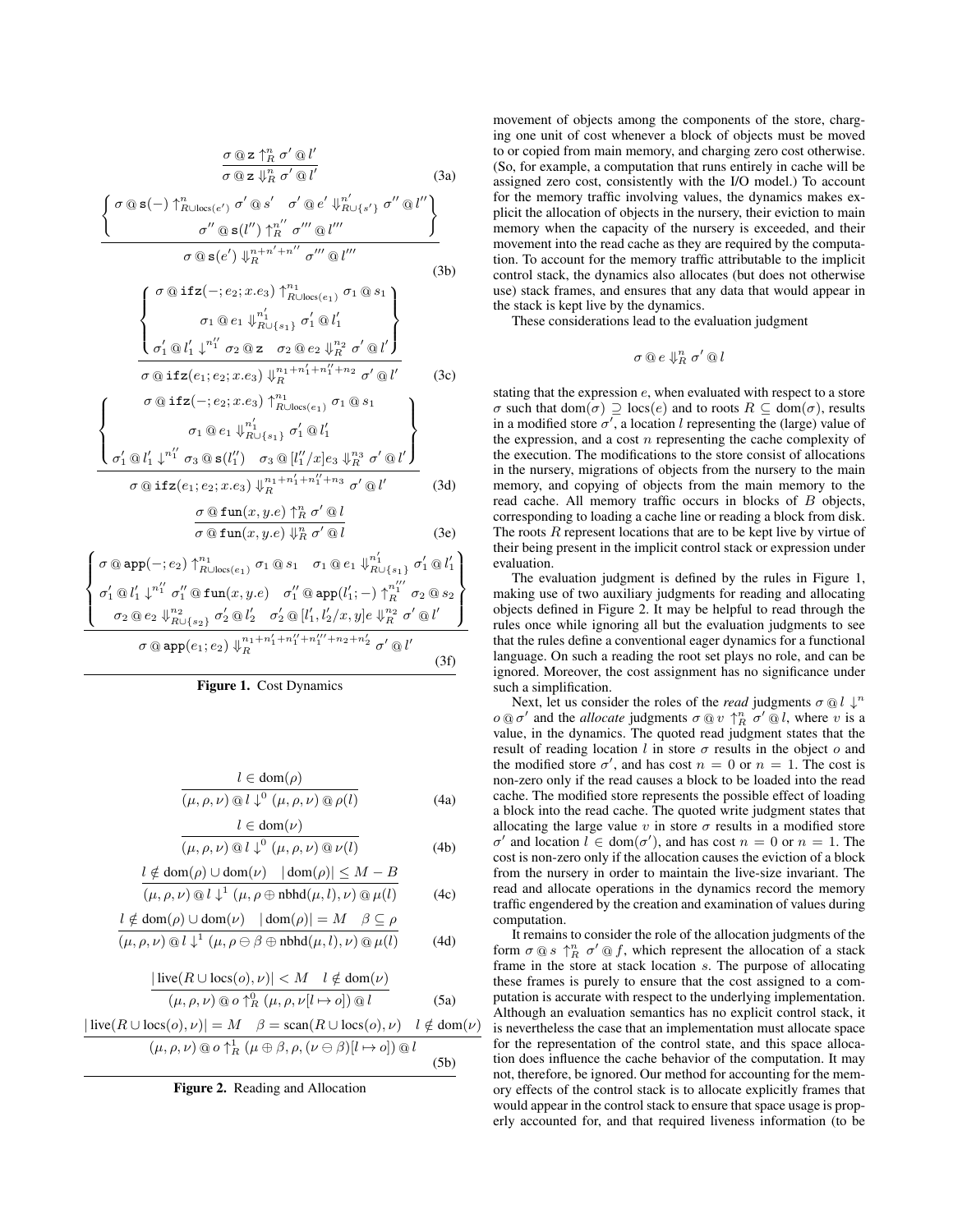detailed shortly) is properly maintained. The frames are denoted as  $app(-; e_2)$  and  $app(l'_1; -)$  in the cost dynamics.

With this in mind, let us examine in detail Rule 3f in Figure 1. We are to evaluate and determine the cost of  $app(e_1; e_2)$  in store  $\sigma$ with given roots  $R$ . First, we allocate a stack frame  $s_1$  representing the pending evaluation of  $e_2$  during the evaluation of  $e_1$ . This frame is now considered live, even though it does not appear in any expression under consideration. Accordingly, we evaluate  $e_1$ relative to the store containing this frame, treating the just-allocated stack pointer to be live (as indicated by  $\Downarrow_{R\cup\{s_1\}}$ ). This results in a location  $l'_1$ , which we then read from the store to obtain a function abstraction (as would be guaranteed by the static type discipline omitted here). We then create another frame  $s_2$  corresponding to the suspended application of the function at location  $l'_1$ , and evaluate  $e_2$  with this stack pointer considered live (as indicated by  $\Downarrow_{R \cup \{s_2\}}$  to obtain location  $l'_2$ . Finally, we evaluate the function body, replacing the "self" variable by  $l'_1$  and the argument by  $l'_2$ . The overall cost of the computation is the sum of the costs of each of these steps, which are given either inductively or by the uses of the read and allocate judgments. Observe that this rule properly accounts for tail recursion in that no extra space is held during tail recursive calls (as indicated by  $\downarrow_R$ ).

It remains to explain the read and allocate judgments defined in Figure 2. The read judgment assigns cost zero to any read from a location in either the nursery or the read cache (Rules 4b and 4a). Such reads have no effects, and hence induce no cache traffic. A read of a location that is only in main memory induces a load of the neighborhood of that location (a block of memory) into the read cache. If there is sufficient room for it in the read cache, the block is added to the cache and the contents is returned, at a cost of one unit (Rule 4c). If there is insufficient room in the read cache, a block is selected non-deterministically to be replaced by the required block, and once again a unit cost is charged to the read (Rule 4d). At the end of the section we discuss the use of non-deterministic eviction.

The allocate judgement defines the procedure for creating new objects in the store. Of course, new objects are considered newer in the allocation ordering than the objects already present in the nursery. If the new object fits within the nursery, it is allocated there at zero cost (Rule 5a). If the new object will not fit within the nursery, then the block consisting of the oldest  $B$  live objects in the nursery is evicted to main memory, making room for the newly allocated object; such an allocation is charged unit cost (Rule 5b). It is important to our method that the oldest objects be evicted from the cache as a block forming the neighborhood of each of its locations. Whether an object fits within the nursery is determined as follows. The nursery is *full* if the number of *live* objects in it is exactly  $M$ . (It is for the sake of assessing liveness that the allocation judgment is parameterized by a root set.) Eviction of a block reduces this to at most  $M - B$  objects, so that the next  $B - 1$  allocations will not cause an eviction. Thus we are, in effect, charging at most  $1/B$  units of cost to each allocation (less if objects die before needing to be evicted).

It is essential to our results that the liveness of objects in the nursery may be assessed *without accessing main memory*. Given roots  $R$  we need only trace objects in the nursery itself, and need never consider locations lying outside of it. This is ensured by two properties of the dynamics. First, since the model is purely functional, the dependency graph of objects in the nursery is acyclic; an object may only refer to objects allocated earlier in the computation as defined by the allocation ordering. Second, implicit stack frames are explicitly allocated in the nursery to ensure that liveness may be assessed solely by examining the nursery itself, starting from the root set. Put another way, an object in the nursery cannot be live solely because of a pointer from main memory back to the nursery. This property is a consequence of immutability and the explicit allocation of stack frames in the semantics.

In Section 6 we will make use of a *deep copy* operation on values of certain types. In the illustrative language considered here this operation is definable on natural numbers as follows:

$$
\mathtt{fun}(copy, x.\mathtt{ifz}(x; \mathbf{z}; x'.\mathtt{s}(\mathtt{app}(copy;x')))).
$$

Calling this function on a number  $n$  has the effect of creating a "fresh copy" of  $n$  in the heap. No such operation is definable, or required, for function types. Deep copying is easily extended to product, sum, and inductive types, but would need to be provided as a primitive for base types such as fixed precision integers or floating point numbers.

#### **Discussion**

We briefly discuss some of the motivation for the decisions we made in formulating the dynamic semantics. The overall goal is to allow a simple analysis for the algorithm developer while capturing all the costs needed to prove asymptotic implementation bounds.

The separate allocation cache is important both for convenience of analysis and properly accounting for costs. It ensures that all short lived allocations never need to be allocated to memory. For a subcomputation in which the maximum footprint of live data allocated fits in the allocation cache, the user need not worry about any costs for any temporary memory. In a block matrix multiply on  $n \times n$  matrices, for example, once  $kn^2 \leq M$  for some small constant k, the only cost that needs be considered is the cost of reading the input and evicting the output. This is the case even though the multiply will allocate a total of  $\Theta(n^3)$  space. It is also important that the partitioning of locations into blocks is not decided until locations are evicted from the allocation cache, which ensures that only live data is ever migrated to memory. If blocking were to be decided on allocation, for example, then by the time the objects are evicted most of the objects in a block may no longer be live. This would break the bounds we give in Section 6.

The cost semantics accounts for the allocation of stack frames in order to account for the space required to manage the control state of evaluation. This is particularly important in the case that no allocation is associated with the creation of a frame, for then there is no possibility to amortize the space required for the frame against the allocated object. Note that the semantics only models the space taken by the frames in the allocation cache and the cost of evicting them. It does not model any costs associated with reloading them into the read cache. As described in the next section, in a lower level model this can be amortized against the cost of evicting the frames in the first place.

It is important that the stack frames be heap allocated. A crucial invariant we require is that all live data in the allocation cache can be determined solely through the caches. If we had a separate stack cache it could allow for the eviction of a stack frame that references data in the allocation cache, breaking the required invariant. There are other techniques to handle this problem but we found that allocating the stack frames in the heap is the easiest.

Our model is non-deterministic in the choice of what block is evicted from the read cache in the case of a read miss. In our provable implementation bounds we show that if there is a (nondeterministic) execution that gives certain cache complexity then we can guarantee those bounds on the ideal cache model (within constant factors). When analyzing an algorithm this allows one to consider any policy for eviction. This is possible because the ideal cache makes the optimal decisions and will therefore be at least as good as the policy the user assumes. The justification for the ideal cache model is given in Section 2.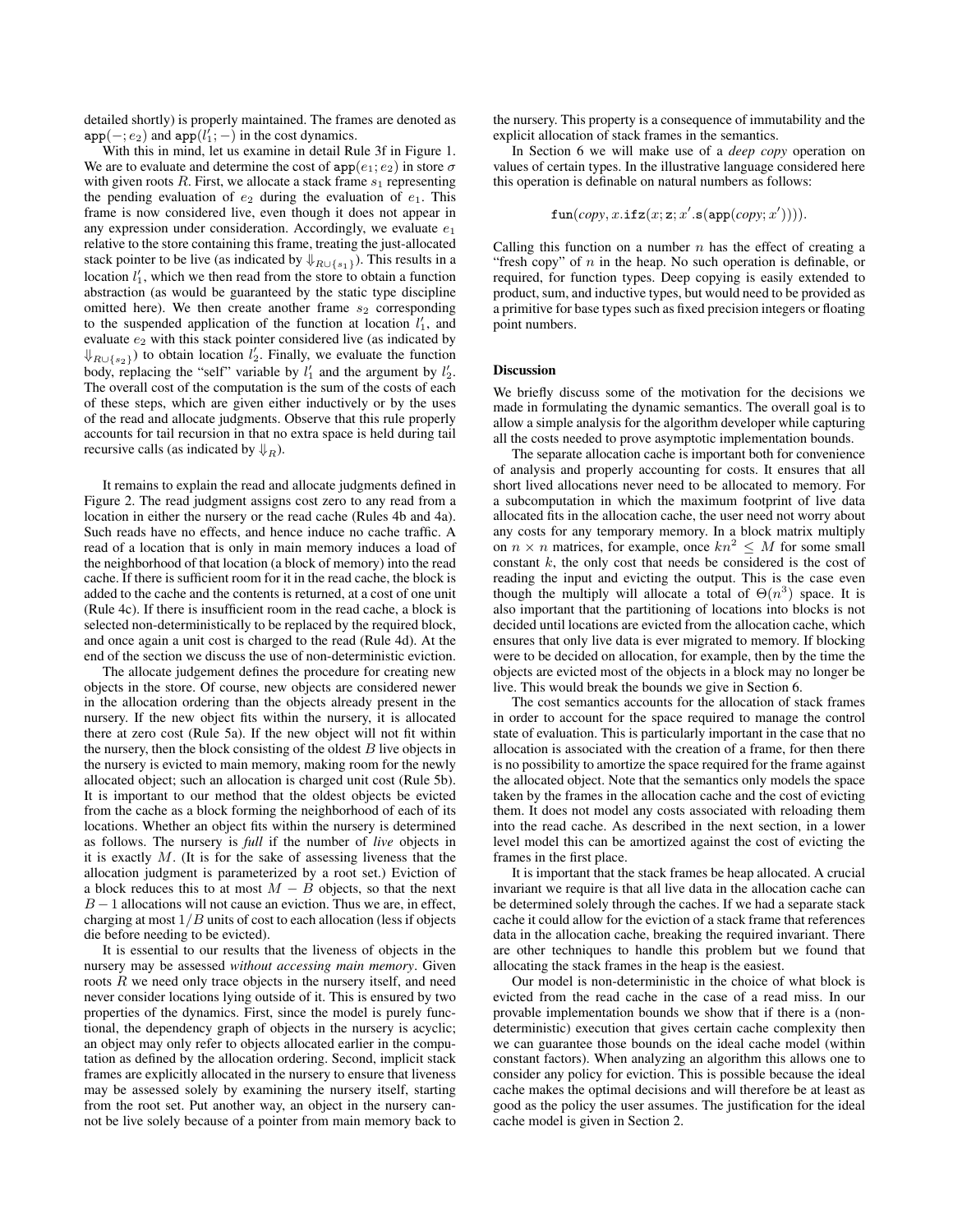# 4. Abstract Machine

The abstract cost of a computation assigned by the evaluation dynamics given in the preceding section is validated in two stages. First, in this section we define an abstract machine with an explicit control stack, and show that the evaluation dynamics accurately predicts the behavior of the abstract machine with respect to both the outcome and the cost of the computation. Second, in Section 5 we show how to implement the basic operations of the abstract machine with only a small overhead. Taken together these two arguments demonstrate that the evaluation semantics provides an accurate model of the cache complexity of a program when implemented as described in these two steps.

The abstract machine takes the form of a labeled transition system between states of two different forms:

- 1. Evaluation state:  $\sigma @ k \triangleright e$ , where  $k \in dom(\sigma)$  is a stack pointer, and  $\text{locs}(e) \subseteq \text{dom}(\sigma)$ , stating that e is to be evaluated on stack k relative to store  $\sigma$ .
- 2. Return state:  $\sigma \tQ k \triangleleft l$ , where  $k, l \in \text{dom}(\sigma)$ , stating that small value l is to be returned to stack k relative to store  $\sigma$ .

The control stack is represented by a stack location,  $k$ , that refers to a linked list of frames, either the empty stack, written •, or a frame together with another stack location, written  $f$ ; $k$ . The label on a transition is either 0, 1, or 2, and specifies the amount of work to be charged for that transition.

The rules given in Figure 3 define the abstract machine. Their overall form is standard (see, for example, Chapter 27 of [13]), with the main differences being that allocation and reading of values is made explicit, just as in the evaluation dynamics, and that the stack is explicitly represented as a linked data structure in the store. The multistep transition judgment  $s \stackrel{n}{\mapsto} s'$  means that there is a finite, possibly empty, sequence of transitions from  $s$  to  $s'$  whose labels sum to n.

THEOREM 4.1 (Correctness of Evaluation Dynamics). Let  $\sigma_0$  be *an initial store, let*  $e_0$  *be a closed expression such that locs* $(e_0) \subseteq$  $dom(\sigma_0)$ *. Let the abstract machine be equipped with one additional block in the read cache, and let* k<sup>0</sup> *be a reserved stack location not used in the evaluation dynamics. If*

$$
\sigma_0\otimes e_0\Downarrow_{\emptyset}^n\sigma\otimes l,
$$

*then there is an evaluation*

$$
\sigma_0[k_0 \mapsto \bullet] \t\t\t@ k_0 \triangleright e_0 \xrightarrow{m}^* \sigma'[k_0 \mapsto \bullet] \t\t\t@ k_0 \triangleleft l'
$$

*such that*

*1. the results are isomorphic,*  $\sigma \otimes l \cong \sigma' \otimes l'$ , and

*2. the cost* m *is at most* 3n*.*

The relation  $\sigma \t{Q} \leq \t{C'} \t{Q} \t{U'}$  states that the reachable graph from  $U$ in  $\sigma$  is isomorphic to the reachable graph from l' in  $\sigma'$ .

Theorem 4.1 states that the outcome of a computation on the abstract machine is the same, up to choice of locations, as the outcome of the same computation according to the evaluation dynamics. Moreover, the total cost of the machine execution (measured in accordance with the I/O model described earlier) is at most a small constant factor larger than the cost assigned by the evaluation dynamics. The content of the theorem amounts to a proof that the space required by the control stack in a computation may be managed so as not to interfere with space usage of the computation itself.

The correctness proof may be decomposed into three major components. The first obligation is to relate the outcome of the evaluation dynamics to that of the abstract machine, disregarding, for the moment, the cost. The required correspondence is proved

$$
\sigma @ k \triangleright l \stackrel{0}{\mapsto} \sigma @ k \triangleleft l \tag{6a}
$$

$$
\frac{\sigma \otimes z \uparrow_{\{k\}}^n \sigma' \otimes l}{\sigma \otimes k \triangleright z \xrightarrow{n} \sigma' \otimes k \triangleleft l} \tag{6b}
$$

$$
\frac{\sigma \t{a} s(-); k \t{h_{\text{loc}(e')}} \t{\sigma'} \t{a} k'}{\sigma \t{a} k \r{b} s(e') \t{h} \t{\sigma'} \t{\sigma'} \t{b} k' \r{e'}}
$$
\n
$$
(6c)
$$

$$
\frac{\sigma \otimes k \downarrow^n \sigma' \otimes s(-); k' \quad \sigma' \otimes s(l) \uparrow^{n'}_{\{k'\}} \sigma'' \otimes l'}{n \downarrow n'}
$$

$$
\sigma \t C k \lhd l \xrightarrow{n+n'} \sigma'' \t C k' \lhd l' \tag{6d}
$$
\n
$$
\sigma \t C k \lhd l \rhd l \rhd l \rhd l' \rhd l' \tag{6d}
$$

$$
\frac{\sigma \otimes \texttt{ifz}(-; e_2; x.e_3); k \uparrow^n_{\text{locs}(e_1)} \sigma' \otimes k'}{\sigma \otimes k \triangleright \texttt{ifz}(e_1; e_2; x.e_3) \xrightarrow{n} \sigma' \otimes k' \triangleright e_1}
$$
\n(6e)

$$
\frac{\sigma \otimes k \downarrow^{n_1} \sigma' \otimes \text{ifz}(-; e_2; x.e_3); k' \quad \sigma' \otimes l \downarrow^{n_2} \sigma'' \otimes z}{\sigma \otimes k \triangleleft l \stackrel{n_1 + n_2}{\longrightarrow} \sigma'' \otimes k' \triangleright e_2}
$$
 (6f)

$$
\frac{\sigma \t{@k}{\downarrow^{n_1} \sigma' \t{@ifz(-; e_2; x.e_3); k' \sigma' \t{@l}{\downarrow^{n_2} \sigma'' \t{@s(l')}}}}{\sigma \t{@k}{\triangle l} \t{^{n_1+n_2}}{\sigma'' \t{@k'}{\triangleright [l'/x]e_3}}
$$

(6g) σ @ fun(x, y.e) ↑ n {k} σ <sup>0</sup> @ l 0

$$
\overline{\sigma \text{ @ } k \triangleright \text{fun}(x, y.e) \xrightarrow{\text{r}} \sigma' \text{ @ } k \triangleleft l'}
$$
\n
$$
\sigma \text{ @ app(-; e_2); k \uparrow_{\text{loss}(e_1)}^n \sigma_1 \text{ @ } k_1}
$$
\n
$$
(6h)
$$

$$
\frac{\sigma \circ h \circ \sigma_{\text{max}(e_1)} \circ \sigma_{\text{max}(e_2)}}{\sigma \circ k \circ \text{app}(e_1; e_2) \xrightarrow{\mu} \sigma_1 \circ k_1 \circ \sigma_1} \qquad (6i)
$$

$$
\frac{\left\{\sigma_1 \circledcirc \text{app}(l_1;-);k_1 \uparrow_{\text{locs}(e_2)}^{n_2} \sigma_2 \circledcirc k_2\right\}}{\sigma \circledcirc k \triangleleft l_1 \xrightarrow{n_1+n_2} \sigma_2 \circledcirc k_2 \triangleright e_2}
$$
(6j)

$$
\frac{\sigma \t{a} k \t{b}^{n_1} \sigma_1 \t{a} \text{app}(l_1;-);k_2 \t\sigma_1 \t{a} l_1 \t{b}^{n_2} \sigma_2 \t{a} \text{fun}(x,y.e)}{\sigma \t{a} k \triangleleft l_2 \t{b}^{n_1+n_2}} \sigma_2 \t{a} k_2 \triangleright [l_1, l_2/x, y]e}
$$
\n(6k)



by induction on the derivation of evaluation judgment. Specifically, we prove that if  $\sigma \tQ e \Downarrow_R^n \tQ' \tQ l$ , then for any stack pointer k,

$$
\sigma @k\triangleright e \mapsto^* \sigma @k\triangleleft l.
$$

The proof proceeds along standard lines, as described, for example, in Chapter 27 of the second author's textbook [13]. The same choice of locations may be made in the machine derivation as were made in the evaluation derivation, because the sequence of value allocations is precisely the same in both forms of dynamics.

The next step of the proof is to show that the abstract machine performs the same sequence of value reads in the same order as specified by the evaluation dynamics. This may be proved along with the correspondence described in the preceding paragraph. The argument relies on two important properties of the evaluation dynamics:

- 1. Any read of a value location is either a read of a location in the initial store, or a location that was allocated earlier in the evaluation.
- 2. Stack frames are allocated, but never read, in order to ensure that eviction of blocks from the nursery occurs in exactly the order imposed by the stack-based abstract machine.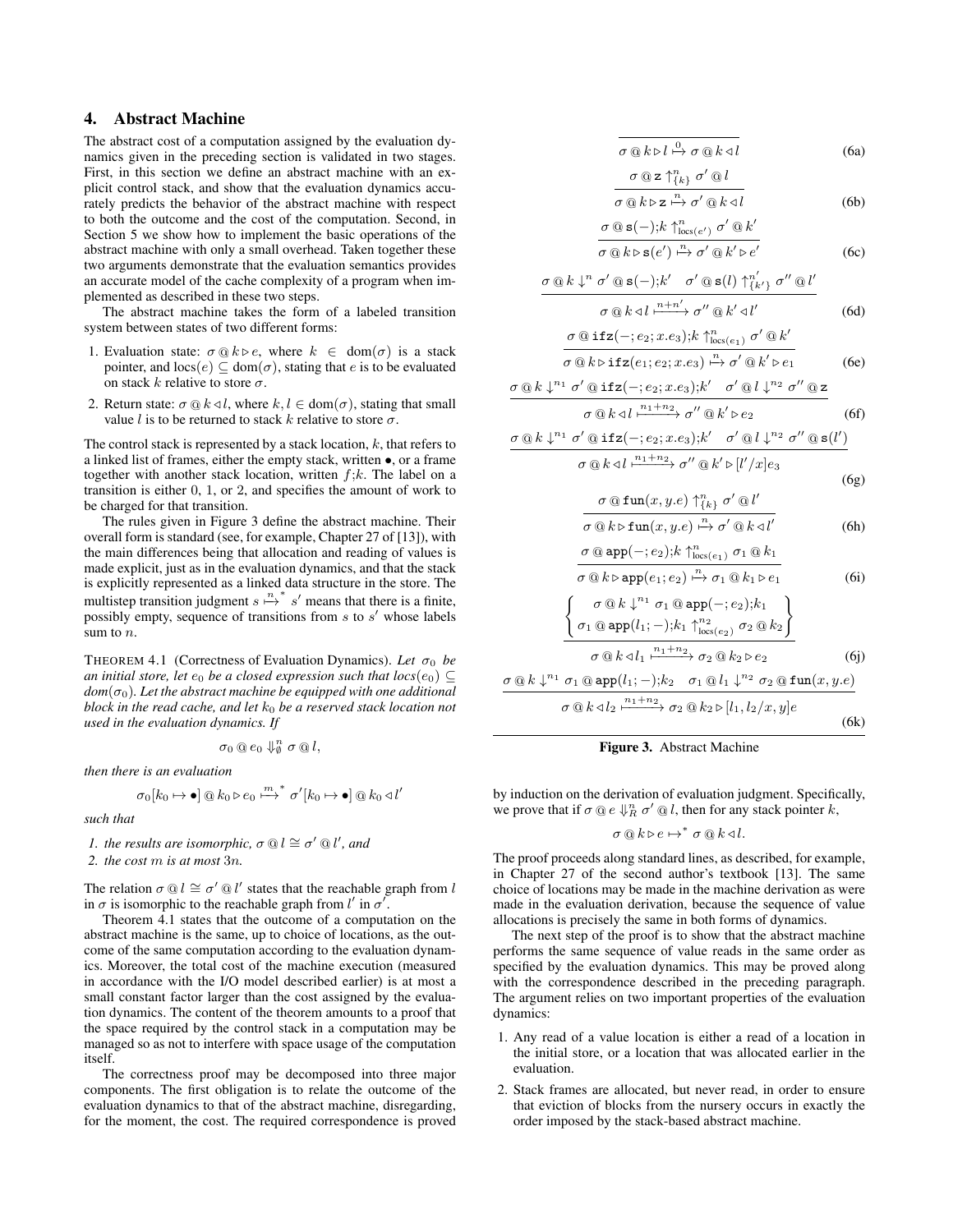A deterministic nursery eviction policy is required to ensure that the memory reads correspond exactly between the evaluation dynamics and the abstract machine. We can assume whatever policy is used the the dynamic semantics is also used by the abstract machine.

It remains to show that the stack reads employed by the abstract machine do not impose an asymptotically significant cost beyond what is predicted by the evaluation dynamics. Without special provision, access to the control stack would interfere with the allocation of data in the read cache, invalidating the cost given to the computation by the evaluation dynamics. To avoid this we make use of a dedicated read cache block in the abstract machine, which we will call the *stack cache block*, and explicitly manage this cache block as follows. Whenever a stack location is read from main memory, its neighborhood is loaded into the stack cache block, evicting the block that currently occupies it. We will argue that the cost of loading the stack cache can be amortized across the execution sequence, even if the same block is loaded into the stack cache more than once, a possibility that will be detailed shortly. The validity of the argument depends on two special properties of the run-time stack, namely that each allocated frame is read exactly once in a complete computation, and that the preceding stack frame is always older than the current one. Given such an amortization, it is then clear that the overall cost of execution on the abstract machine is bounded by a small constant factor of the cost ascribed to it by the evaluation dynamics, establishing the theorem.

To complete the proof, we describe the amortization of the cost of stack management in more detail. As an invariant we put a "dollar" on every memory block that contains a stack frame, except if it is the youngest such block and resides in the stack cache block, in which case it has no "money" associated with it. When the abstract machine evicts a block containing a stack frame from the allocation cache we spend three dollars—one for the eviction itself, one to put a dollar on the evicted block, and one to put a dollar on the block that is in the cache stack block. This third dollar might be needed to maintain our invariant since that block, if there is one, will no longer be the youngest memory block containing a stack frame. Now when the abstract machine loads a block into the stack cache block from memory we spend its dollar for the load. All blocks with older frames have a dollar on them already by the invariant, so the invariant is maintained. In summary we spend 3 block transfers (worst case) per block that is evicted from the allocation cache.

We finally note that there is no need to explicitly maintain the stack cache block in the abstract machine semantics since we are assuming an "ideal cache". Therefore as long as the cache has an extra block available, then the cache policy will do at least as well as the one we described.

## 5. Provable Implementation

In this section we describe an implementation of the abstract machine given in Section 4 in the ideal cache model with the same asymptotic cost. The efficiency proof for the implementation takes account of two issues that are treated abstractly in the evaluation semantics and in the abstract machine. The main issue is how to implement the allocation judgment defined in Figure 2. Rules 5a and 5b make reference to liveness of the data, and evict a block consisting of the oldest  $B$  live objects in the nursery. To ensure that the predicted costs are realized in practice we must argue that these conditions can be met by an implementation. The second issue is that we must account for the size of the stored objects (values and frames) that may appear in a computation, and account for the cost of handling these objects in an implementation.

Define the *size* of a machine state  $\sigma_0 \tQ k_0 \rhd e_0$  be the sum of the size of  $e_0$  and the size of any function in  $\sigma_0$ . This may be thought of as the size of the program, including any  $\lambda$ -abstractions that may be present in the initial store.

THEOREM 5.1. *Fix an initial state*  $\sigma_0 \, \textcircled{a} \, k_0 \triangleright e_0$  *of size*  $s_0$ *, and consider a complete computation*

$$
\sigma_0 \t\t@ k_0 \rhd e_0 \xrightarrow{m} \sigma \t\t@ k_0 \lhd l
$$

*with*  $s_1$  *objects in the final store, σ. This computation be simulated in the ideal cache model with cache complexity* c×m *for some constant* c, provided that words are of size at least  $d \log(\max(s_0, s_1))$ *for some*  $d > 0$  *and that the cache has at least*  $(4M + B) \times s_0$ *words.* (The constants c and d are independent of  $\sigma_0$ ,  $k_0$  and  $e_0$ .)

Theorem 5.1 states that the implementation asymptotically realizes the work attributed to the computation by the evaluation semantics, and hence validates the algorithm analysis performed using that semantics.

The requirement on the word size in Theorem 5.1 ensures that all objects are addressable by a word-sized pointer, and accounts for the sizes of the objects themselves in storage. (A closure can be as large as the initial program.) The requirement on the cache size in Theorem 5.1 ensures that we may implement the abstract memory hierarchy with no more than a small constant factor of overhead in a manner that we now describe. (The  $B \times s_0$  additional words account for the stack cache described in Section 4; it remains to discuss the implementation of allocation.)

The allocation judgment defined in Figure 2 relies on an assessment of the live size of the nursery, and on the eviction of blocks from the nursery to ensure that the nursery contains no more than  $M$  live objects. As we note earlier, the liveness of data in the nursery may be assessed without reference to the main memory; the liveness computation takes place entirely within the cache. Rather than assess liveness, possibly evicting a block, on each allocation, we instead amortize these costs across multiple allocations according to the following strategy. We reserve  $2M \times s_0$  words of cache memory for the allocation area to accommodate at least 2M objects. Objects are allocated by maintaining a pointer into the nursery area, incrementing it on each allocation until 2M objects have been allocated, at which point the nursery space is exhausted. When this occurs, we perform a compacting garbage collection that preserves the allocation order of objects, simultaneously evicting as many blocks as necessary to obtain a live size of M objects in the nursery. After compaction, allocation continues as before until the nursery is again exhausted.

As long as there is sufficient space, allocation takes constant time. When a garbage collection is required, the cost may be attributed to the allocations of the live data in the nursery, so that in an amortized sense garbage collection is cost-free [3]. It is easy to see that no object is evicted to main memory using this implementation that would not have been evicted in the abstract sense. However, the evictions will, in general, happen later than predicted by the semantics. As a result, fewer objects may be live at the time of eviction, and so fewer blocks overall may be moved to main memory. As a result of this compression effect, two locations that were neighbors in the evaluation semantics may be in two different blocks in the implementation. To account for this, two blocks must be loaded to ensure that neighboring objects in the semantics are loaded into the read cache together. Thus we require  $2M \times s_0$ words of cache in the ideal cache model to account for the M objects in the read cache.

With regards to the eviction policy from the read cache we note that an ideal cache will always choose an optimal policy (furtherst in the future). It will therefore do at least as well as any policy assumed by the abstract machine.

This completes the proof of the implementation bound stated in Theorem 5.1.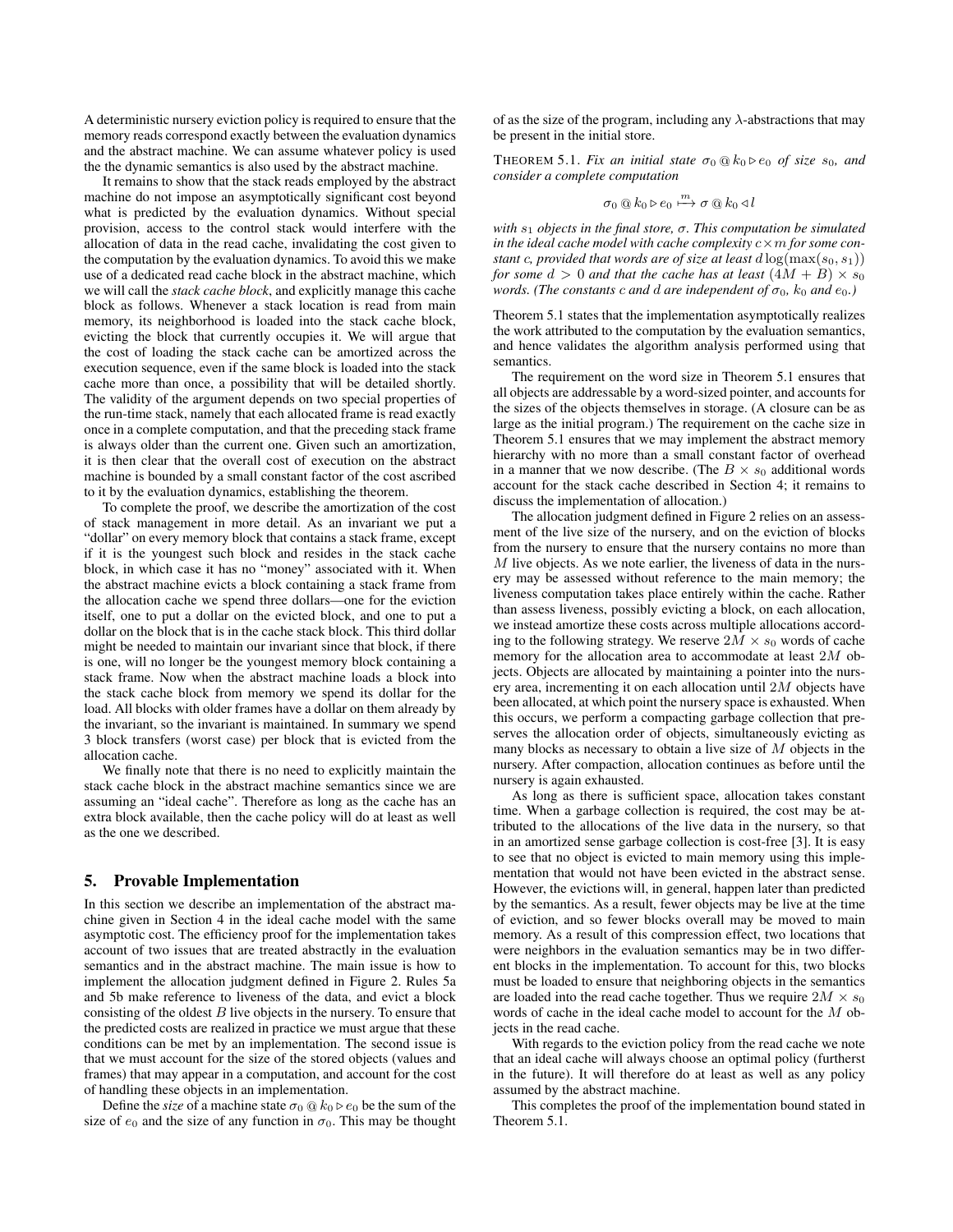# 6. I/O Efficient Algorithms

We now describe algorithms analyzed in the model and prove bounds on their cache complexity. In particular we will consider mergeSort, k-way mergeSort and a recursive block matrix-matrix multiply. We will show that the  $k$ -way mergeSort and the matrixmatrix multiply analyzed in our model match the best bounds for the ideal-cache. Furthermore the implementations are completely natural functional programs using lists and trees instead of arrays.

#### Preliminaries

Before describing these algorithms we discuss some general issues and techniques that will be important in the analysis. For simplicity the semantics described in Section 3 only defines natural numbers. In the discussion in this section we assume the semantics have been augmented with some basic types including base types that fit in a machine word (machine integers, floats, and Boolean), sum types, product types, and recursive types made from products and sums. As with the RAM and I/O models, we assume that for an input of size *n* that machine words can store  $O(\log n)$  bits. Hence a machine integer will be bounded by  $n^k$  for some constant k.

Since sorting (and matrix multiply) can be defined as higher order polymorphic functions we need to be careful about the size of the element type and cache complexity of the element function when analyzing overall cache complexity. For this purpose we define the notion of a *hereditarily finite* (HF) values. At the base any value of basic types that fit in words are HF. Inductively any sums or products of HF values are HF. A value of function type is HF iff for every HF argument of the domain type the function yields a HF argument of the range type, using only constant space in the process. In sorting we assume the elements themselves and the comparison function are hereditarily finite. In matrix multiply we assume the elements, addition, and multiplication functions are hereditarily finite.

It is important that the data structures that are traversed by our algorithms are laid out in an order that makes accessing them efficient. In our model the only way to control the layout of data structures is to allocate them in the desired order. We could try to define the notion of a list being in a good order in terms of how the list is represented in memory. This is cumbersome and low level. We could also try to define it with respect to the specific code that allocated the data. Again this is cumbersome. Instead we define it directly in terms of the cache complexity of traversing the structure. By traversing we mean going through the structure in a specific order and touching (reading) all data in the structure. Since types such as trees might have many traversal orders, the definition is with respect to a particular order (e.g. pre-order). For this purpose we define the notion of "compact".

DEFINITION 6.1. *A data structure of size* n *is* compact *with respect to a given traversal order if traversing it in that order has cache complexity*  $O(n/B)$  *in our cost semantics with*  $M \geq kB$  *for some constant* k*.*

We can now argue that certain code will generate data structures that are compact with respect to a particular order.

To keep data structures compact not only do the top level links need to be accessed in approximately the order they were allocated, but anything that is touched by the algorithm during traversal also needs to be accessed in a similar order. For example, if we are sorting a list it is important that in addition to the "cons cells", the keys are allocated in the list order (or, as we will argue shortly, reverse order is fine). To ensure that the keys are allocated in the appropriate order they need to be copied whenever placing them in a new list. This copy needs to be a deep copy that copies all components. If the keys are machine words then in practice these might be inlined into the cons cells anyway by a compiler—in fact

```
fun traverseL [1] = [1]| traverseL h::R = let val _ = touch h
                      in traverseL R end
fun traverseR [] = []
  | traverseR h::R = let val R' = traverseR Rval = touch h
                      in R' end
fun map f [] = []\mid map f h::R = f(h)::map R
fun map f [] = []| map f h::R = let val R' = map R
                  in f(h):R' end
```
Figure 4. Traversing a list in two orders, and examples of map that use each of the orders.

```
fun mergeSort less [] = []
  | mergeSort less [a] = [a]
  | mergeSort less A =
let
  fun merge(A, B) =
    case (A,B) of
       ([], B) \Rightarrow B|(A, []) \implies A| (Ah::At, Bh::Bt) =>
           if (less(Ah,Bh))
           then !Ah::merge(At,B)
           else !Bh::merge(A,Bt)
  val (L,H) = split A
in
  merge(mergeSort(L),mergeSort(H))
end
```
Figure 5. Code for mergeSort.

optimizing compilers such as MLton can even inline product and sum types. However, to ensure that objects are copied we will use the copy operation described in Section 3, writing !a to indicate copying of a.

Although it might seem that there is only one "canonical" way to traverse a list, there are actually two. In the first all the elements of the list are visited on the way down the recursion, and in the second the elements are visited on the way back up. The order in which the elements are visited is reversed. The two versions are illustrated by the code in Figure 4. Fortunately if an algorithm is compact for one traversal it is compact for the other. This is because to be compact under either traversal requires that adjacent elements are allocated in the same block (neighborhoods in memory), and hence will be efficient in both directions. The fact that the orders are effectively equivalent is important since it means the model is quite robust relative to programming styles. For example the two implementations of the map function shown in Figure 4 will both be efficient if the list is compact with respect to either traversal. Furthermore the output is compact with respect to either traversal. This is true even though in the first case all elements are allocated first and then all cons cells, while in the second case they are interleaved.

#### Sorting

We now consider analyzing sorting in our cost model. We first consider mergeSort. We assume a vanilla purely functional version of mergeSort on lists as shown in Figure 5. We will not cover the definition of split since it is similar to merge. Note the only difference from a standard mergeSort is the use of the copy (!)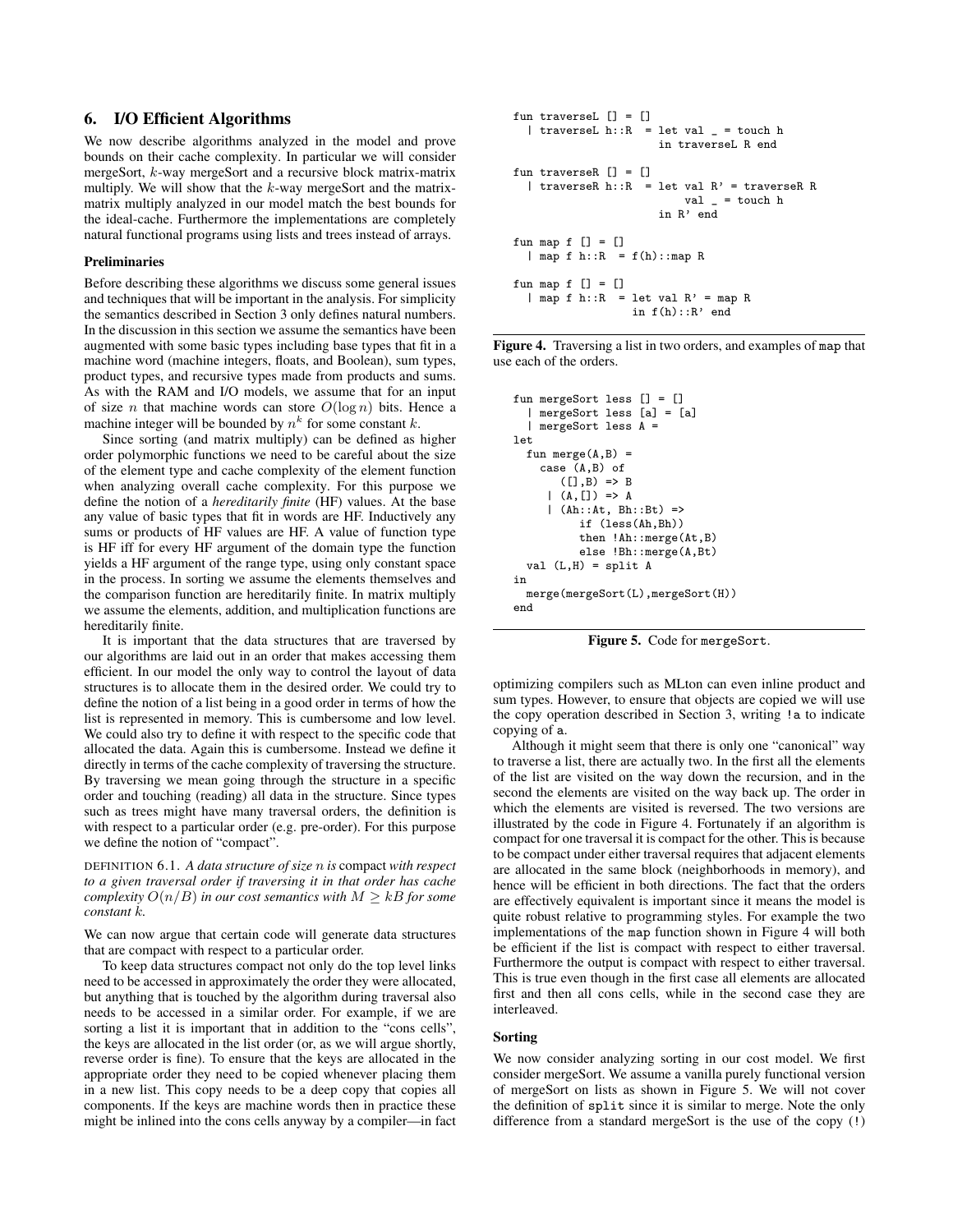before the Ah and Bh. As discussed earlier this is important to ensure the result of the merge is compact. We note that for a list to be compact all its elements must be constant size. The interesting aspect of the code is that the cache complexity of this code in our model and hence when mapped onto the ideal cache using the implementation in section 5 matches the bounds for the array version discussed in Section 2.

To analyze the mergeSort we first analyze the merge.

THEOREM 6.2. *For a HF function* less*, and compact lists* A *and* B*, the evaluation of* (merge less A B) *starting with any cache state will have cache complexity*  $O\left(\frac{n}{B}\right)$   $(n = |A| + |B|)$  *and will return a compact list as a result.*

Proof. We consider the cache complexity of going down the recursion and then coming back up. Since  $A$  and  $B$  are both compact we need only put aside a constant number of cache blocks to traverse each one (by definition). Recall that in the cost model we have a nursery  $\nu$  that maintains both live allocated values and place holders for stack frames in the order they are created. In merge nothing is allocated from one recursive call to the next (the cons cells are created on the way back up the recursion) so only the stack frames are placed in the nursery. After  $M$  recursive calls the nursery will fill and blocks will have to be flushed to the memory  $\mu$  (rule 5b) in Figure 2). The merge will invoke at most  $O(n/B)$  such flushes since only  $n$  frames are created. On the way back up the recursion we will generate the cons cells for the list and copy each of the keys (using the !). Note that copying the keys is important so that the result remains compact. The cons cells and copies of the keys will be interleaved in the allocation order in the nursery and flushed to memory once the nursery fills. Once again these will be flushed in blocks of size B and hence there will be at most  $O(n/B)$  such flushes. Furthermore the resulting list will be compact since adjacent elements of the list will be in the same block (neighborhood).  $\Box$ 

We now consider mergeSort as a whole.

THEOREM 6.3. *For a HF function* less*, and compact list* A*, the evaluation of* (mergeSort less A) *starting with any cache state* will have cache complexity  $O\left(\frac{n}{B}\log \frac{n}{M}\right)$   $(n=|A|)$  and will return *a compact list as a result.*

**Proof.** As with the array version, we consider the two cases when the input fits in cache and when it does not. The mergeSort routine never requires more than  $O(n)$  live allocated data. Therefore when  $kn \leq M$  for some (small) constant k all allocated data fits in the nursery. Furthermore since the input list is compact, for  $k'n \leq M$ the input fits in the read cache (for some constant  $k'$ ). Therefore the cache complexity for mergeSort is at most the time to flush  $O(n)$  items out of the allocation cache that it might have contained at the start, and to load the read cache with the input. This cache complexity is bounded by  $O(n/B)$ . When the input does not fit in cache we have to pay for the merge as analyzed above plus the recursive calls. This gives the same recurrence as for the array version (Section 2, equation 1) and hence solves to the claimed  $\Box$  result.

We now consider a k-way mergeSort using lists and a tree based heap for the k-way merging. The code is shown in Figure 6. The sort partitions the list into  $k$  parts, sorts each part recursively, builds a priority queue (PQ) out of the resulting parts, and pulls keys one by one out of the PQ adding them to the output list. The only slightly tricky part is maintaining the priority queue. The idea is each of the sorted lists is placed at a leaf. When pulling elements from the root of the PQ, the value is removed from the root and the

```
datatype 'a pq = Leaf of 'a list
               | Node of 'a * 'a pq * 'a pq
fun kWayMergeSort _ _ [] = []
  | kWayMergeSort _ _ [a] = [a]
  | kWayMergeSort less k L =
let
  fun getMin Leaf [] = NONE
    | getMin Leaf (a::_) = SOME(a)| getMin Node (a, _-, _-) = SOME(a)fun join(L,R) =case (getMin(L),getMin(R)) of
        (\texttt{NONE}, \_) \Rightarrow R(, NONE) => L
      |(la, ra)| =>
          if less(la,ra)
          then Node(la,delMin(L),R)
          else Node(lb,L,delMin(R))
  and delMin (Leaf (\_:\::\R)) = Leaf(R)| delMin (Node (_,L,R)) = join(L,R)
  fun merge H =case getMin(H) of
       NOTE => []| SOME(a) => let val r = merge(delMin(H))in !a::r
                   end
  fun buildPQ [a] = Leaf(a)
      buildPQ A =let val (L,H) = partition 2 A
        in join(buildPQ(L),buildPQ(R))
        end
  val LL = partition k L
  val SL = map (kWayMergeSort less k) LL
  val HL = buildPQ SL
in
  merge HL
end
```


two children are joined, which recursively pulls the value from the child with the smaller root. We don't show the code for partition, which simply partitions a list into  $k$  equal length parts (within 1). Although the code is somewhat involved the analysis of the cache complexity is relatively simple since most of the data allocated for the tree-based priority queue becomes unreachable before it needs to be flushed to memory.

THEOREM 6.4. *For a HF function* less*, and compact list* A*, the evaluation of* (kWayMergeSort less k A) *starting with any cache state and with an appropriate*  $k \approx M/B$ *) will have cache* complexity  $O\left(\frac{n}{B}\log_{M/B} \frac{n}{B}\right)$   $(n = |A|)$  and will return a com*pact list as a result.*

**Proof.** As usual once the input size is less than  $n/c$  for some constant, the whole problem fits in cache and we just pay to load the input and write the output, which will have  $O(n/B)$  cache complexity if the input and output are compact. When the problem size does not fit in cache we note that with  $k = \frac{1}{c}M/B$  for some constant  $c$  we can fit the head of each recursively solved list in the read cache, assuming each is compact. Therefore traversing all lists will use  $O(n/B)$  cache complexity. Furthermore the size of the priority queue is proportional to  $k$  so the live part easily fits within the allocation cache. We have to be careful, however, since the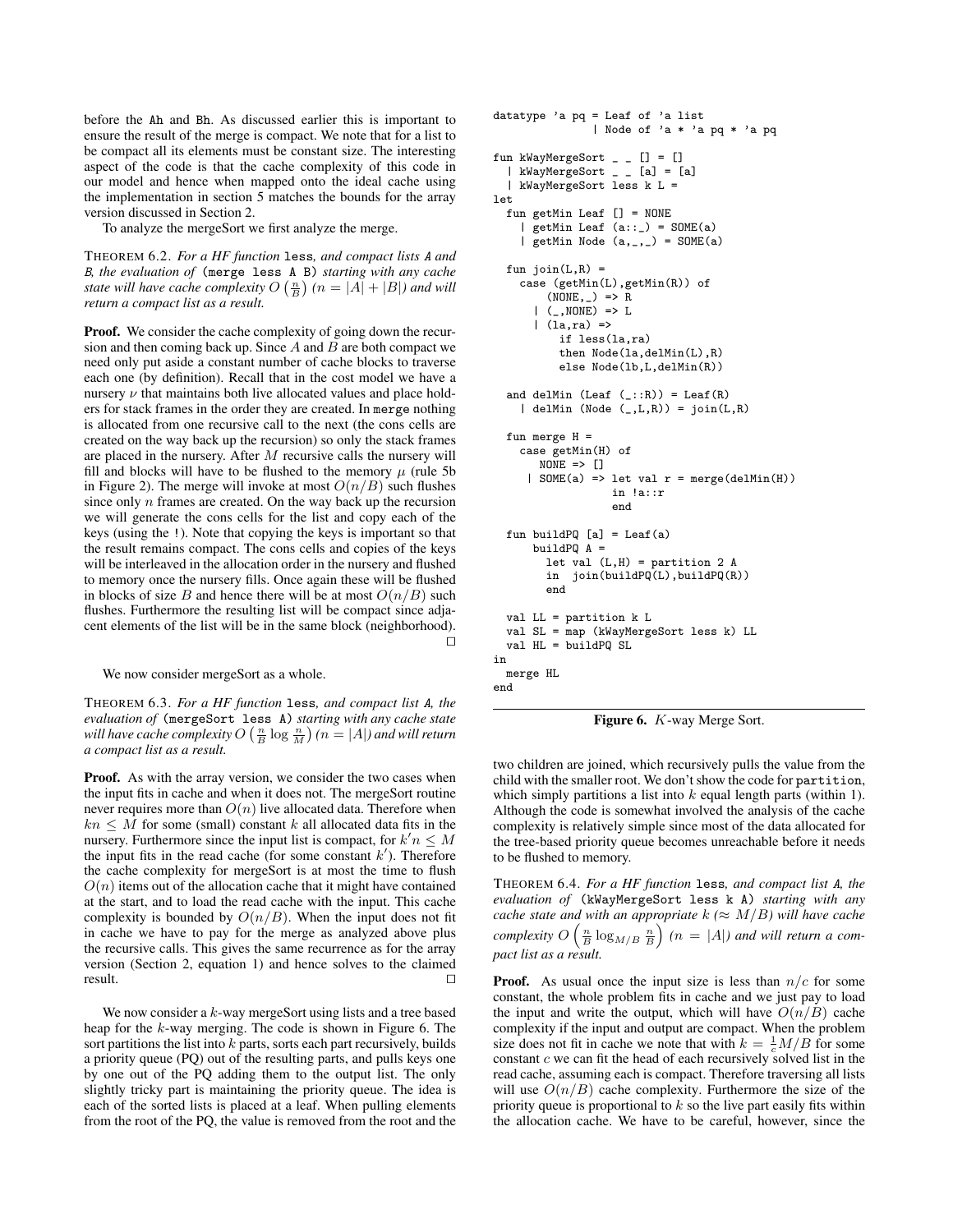```
datatype 'a M = Leaf of 'a
              | Node of 'a M * 'a M * 'a M * 'a M
fun mmult + * (Leaf a) (Leaf b) = Leaf(*(a,b))
 | mmult + * (Node(a1,a2,a3,a4)) (Node(b1,b2,b3,b4)) =
let
 fun madd (Leaf a) (Leaf b) = Leaf(+(a,b))| madd (Node(a1,a2,a3,a4)) (Node(b1,b2,b3,b4))
     Node(madd(a1,b1),madd(a2,b2),
           madd(a3,b3),madd(a4,b4))
 val mm = mmult + *in
 Node(madd(mm(a1,b1),mm(a2,b3)),
       madd(mm(a1,b2),mm(a2,b4)),
       madd(mm(a3,b1),mm(a4,b3)),
       madd(mm(a3,b2),mm(a4,b4)))
```
end

Figure 7. Matrix Multiply.

allocation cache is shared with the stack frames, which could eject some of the data allocated by the PQ. But since at any given time much less than half of the allocation cache (only  $k = O(M/B)$  of it) is used by the PQ, we can charge all such ejections against the ejected cache frames (we charge for every cache frame). We can also charge reading them back into read cache against the cache frames.

Going down the recursion of the merge therefore requires  $O(n/B)$  cache complexity to account for loading the k recursively solved lists, and ejecting the  $n$  cache frames. Coming back up the recursion again requires  $O(n/B)$  cache complexity for ejecting the list and the copied keys. The resulting list is compact for list traversal since it is allocated in list traversal order (tail of the list first). This gives us the recurrence in equation 2 from Section 2 which solves to the desired result.  $\Box$ 

### Matrix Multiply

Our final example is matrix multiply. The code is shown in figure 7 (we have left out checks for matching sizes). This is a block recursive matrix multiply with the matrix laid out in a tree. It is therefore an interesting example of a tree data structure. We define compactness with respect to a preorder traversal of this tree. We therefore say the matrix is compact if traversing in this order can be done with cache complexity  $O(n^2/B)$  for an  $n \times n$  matrix  $(n^2$  leaves). We note that if we generate a matrix in a preorder traversal allocating the leaves along the way, the resulting array will be compact.

THEOREM 6.5. For HF functions  $*$  and  $*$ , and compact  $n \times n$ *matrices* A *and* B*, the evaluation of* (mmult + \* A B) *starting* with any cache state will have cache complexity  $O\left(\frac{n^3}{R}\right)$  $\frac{n^3}{B\sqrt{M}}$  and *will return a compact matrix as a result.*

**Proof.** Matrix addition has cache complexity  $O(n^2/B)$  and generates a compact result since we traverse the two input matrices in preorder traversal and we generate the output in the same order. Since the live data is never larger than  $O(n^2)$  the problem will fit in cache for  $n^2 \leq M/c$  for some constant c. Once it fits in cache the cost is  $O(n^2/B)$  needed to the load the input matrices and write out the result. When it does not fit in cache we have to do 8 recursive calls and four calls to matrix addition. This gives the recurrence.

$$
Q(n) = \begin{cases} 8Q(\frac{n}{2}) + O(\frac{n^2}{B}) & n^2 > M/c\\ O(\frac{n^2}{B}) & \text{otherwise} \end{cases}
$$

This solves to  $O\left(\frac{n^3}{R}\right)$  $\frac{n^3}{B\sqrt{M}}$ . The output is compact since each of the four calls to madd in mmult allocate new results in preorder with respect to the submatrices they generate, and the four calls are made in preorder. Therefore the overall matrix returned is allocated in preorder.  $\Box$ 

# 7. Conclusion

The idea of distinguishing the abstract cost semantics of language from its concrete implementation originates with Blelloch and Greiner's work on parallel programming [5, 11]. The chief benefit of their approach is that it provides a useful abstraction to the programmer that accounts for the complexity of a program, while simultaneously providing a guide to the implementor for how to achieve the complexity bound (with stated overhead). This work extends that methodology to account for the I/O complexity of a program in terms of two parameters, the cache block size (measured in objects) and the number of cache blocks. The programmer reasons at the level of the evaluation semantics, the implementor makes use of the provable implementation strategy to realize the predicted complexity. In the present case the essence of the proof is to argue that conventional implementation techniques, which rely on a run-time control stack and copying garbage collection, can be deployed to meet the abstract bounds given by the semantics of a functional language. The separation between the semantics and its implementations allows the programmer to work at the level of the code itself, and avoids having to reason in terms of the details of the compiler and run-time system (or, even worse, to be forced to drop down to a C-like level in which the programmer explicit manages storage allocation for each application).

Using the approach we are able to express algorithms in a standard high-level functional style using recursive data types (lists and trees), analyze them using a model that captures the idea of a fixed size read and allocation stack, but no details of the run time system, and yet match the asymptotic bounds for the ideal cache achieved by designing them using arrays and explicit and careful memory management in the imperative setting. For sorting the bounds are optimal.

One direction for further research is to integrate (deterministic) parallelism with the present work. Based on previous work we expect that the evaluation semantics given here will provide a good foundation for specifying parallel as well as sequential complexity. One complication is that the explicit consideration of storage considerations in the cost model given here would have to take account of the interaction among parallel threads. The amortization arguments would also have to be reconsidered to account for parallelism.

Another direction is suggested by the special treatment of the run-time stack described in Section 4. The stack is, after all, a particular data structure that is used implicitly by each program. This use could be made explicit, in which case it would be useful to understand more generally what properties of it allow for its efficient (in terms of cache complexity) implementation. These might well generalize to other data structures, and we it may be useful to develop a type system to capture these special properties.

Finally, although we are able to generate an optimal cacheaware sorting algorithm it is unclear whether it is possible to generate an optimal cache-oblivious sorting algorithm in our model.

*Acknowledgments.* This work is partially supported by the National Science Foundation under grant number CCF-1018188, and by Intel Labs Academic Research Office for the Parallel Algorithms for Non-Numeric Computing Program.